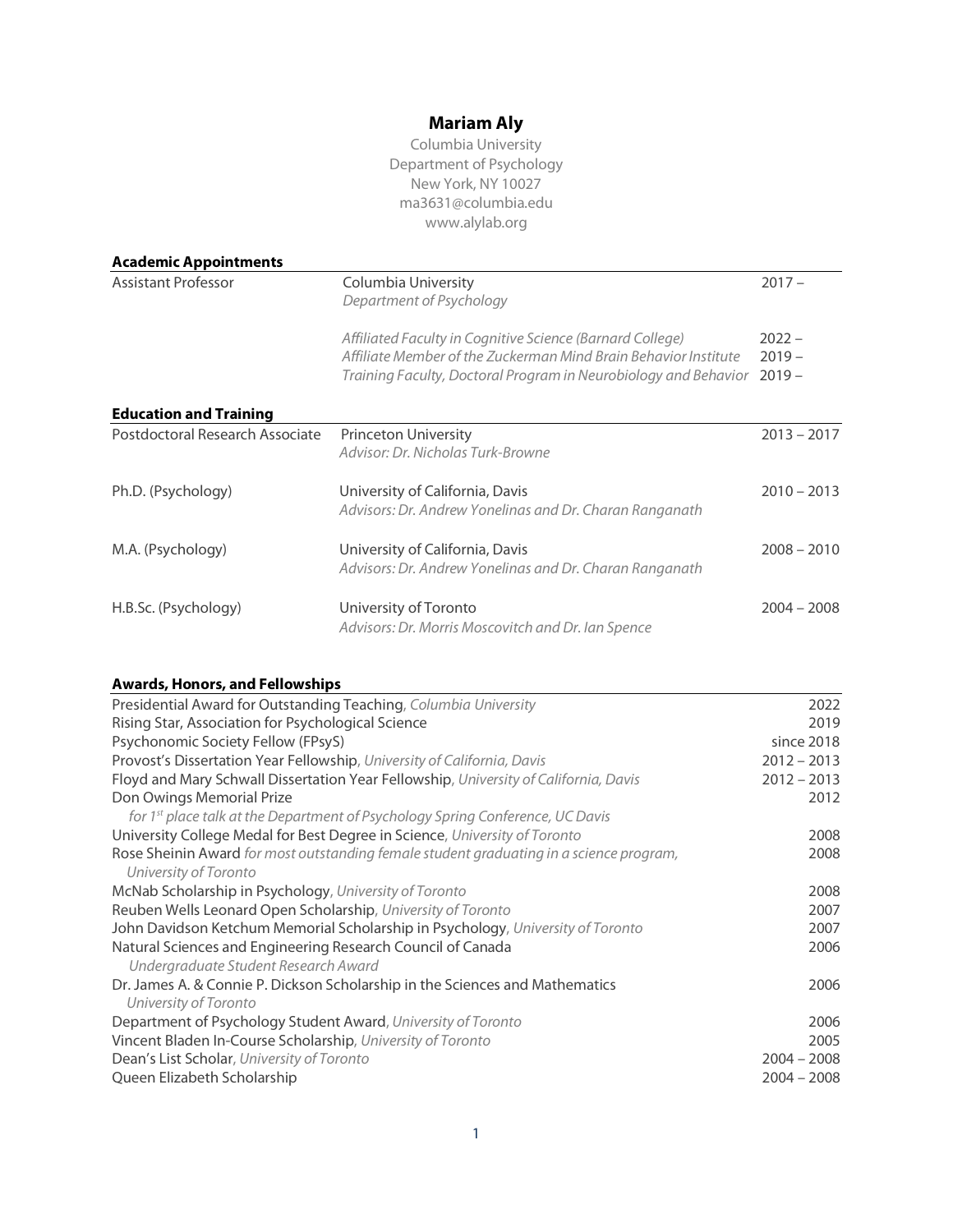## **Funding / Research Support(Principal Investigator or Co-Investigator)**

| Canadian Institutes of Health Research Project Grant (INMHA)                                  | $2020 - 2025$ |
|-----------------------------------------------------------------------------------------------|---------------|
| Title: Investigating the Dynamics of Thought using Brain Connectivity and Experience Sampling |               |
| Role: Co-Investigator; Principal Investigator: Dr. Kalina Christoff                           |               |
| Other Co-Investigators: Dr. Jessica Andrews-Hanna; Dr. Caitlin Mills                          |               |
| National Science Foundation CAREER Award (BCS-1844241)                                        | $2019 - 2024$ |
| Title: How Memory Contributes to Goal-Directed Attention                                      |               |
| Role: PI                                                                                      |               |
| NARSAD Young Investigator Grant (Brain & Behavior Research Foundation, Grant #27893)          | $2020 - 2022$ |
| Title: Balancing Internally- and Externally-Focused Thought in the Brain                      |               |
| Role: PI                                                                                      |               |
| Zuckerman Institute Seed Grant for MR Studies (CU-ZI-MR-S-0016)                               | $2019 - 2021$ |
| Title: Multiple Timescales of Prediction in the Brain During Naturalistic Perception          |               |
| Role: PI                                                                                      |               |
| Co-PI: Dr. Christopher Baldassano                                                             |               |
| Provost's Grant for Junior Faculty who Contribute to the Diversity Goals of the University    | $2018 - 2019$ |
| Title: Complementary Forms of Goal-Directed Behavior                                          |               |
| Role: PI                                                                                      |               |
| Zuckerman Institute Seed Grant for MR Studies (CU-ZI-MR-S-0001)                               | $2018 - 2019$ |
| Title: Modulation of Representational Connectivity by Memory-Guided Attention                 |               |
| Role: PI                                                                                      |               |
| Lenfest Junior Faculty Development Grant                                                      | $2018 - 2019$ |
| Title: Guidance of Attention and Visual Exploration by the Hippocampus                        |               |
| Role: PI                                                                                      |               |
| Natural Sciences and Engineering Research Council of Canada PGS-D (NSERC-433638)              | $2009 - 2012$ |
| Doctoral Postgraduate Scholarship (Foreign)                                                   |               |
| Title: The Role of the Perirhinal Cortex in Associative Memory                                |               |
| Role: PI                                                                                      |               |
| Natural Sciences and Engineering Research Council of Canada PGS-M (NSERC-405293)              | $2008 - 2009$ |
| Master's Postgraduate Scholarship (Foreign)                                                   |               |
| Title: Episodic and Procedural Memory Consolidation in Older and Younger Adults               |               |
| Role: PI                                                                                      |               |
|                                                                                               |               |

#### **Other Grants (Consulting or Minor Role)**

APA Commission on Ethnic Minority Recruitment, Retention, and Training Grant 2020 – 2022 *Title: Reviewer Zero: Evaluating and Improving the Peer Review Experience for Ethnic Minority Psychologists Role: Member of the Organizing Committee PIs: Dr. Molly Crockett and Dr. Anna Fisher*

#### **Preprints**

Jayakumar M, Balusu C,**Aly M**. (2022). Attentional fluctuations and the temporal organization of memory. *PsyArXiv*. https://psyarxiv.com/j32bn

Silston B, Ochsner KN, **Aly M**. (2021). Threat impairs flexible use of a cognitive map. *PsyArXiv*. https://psyarxiv.com/7p69d/

Bornstein AM, **Aly M**, Feng SF, Turk-Browne NB, Norman KA, Cohen JD. (2018). Perceptual decisions result from the continuous accumulation of memory and sensory evidence. *bioRxiv.* https://doi.org/10.1101/186817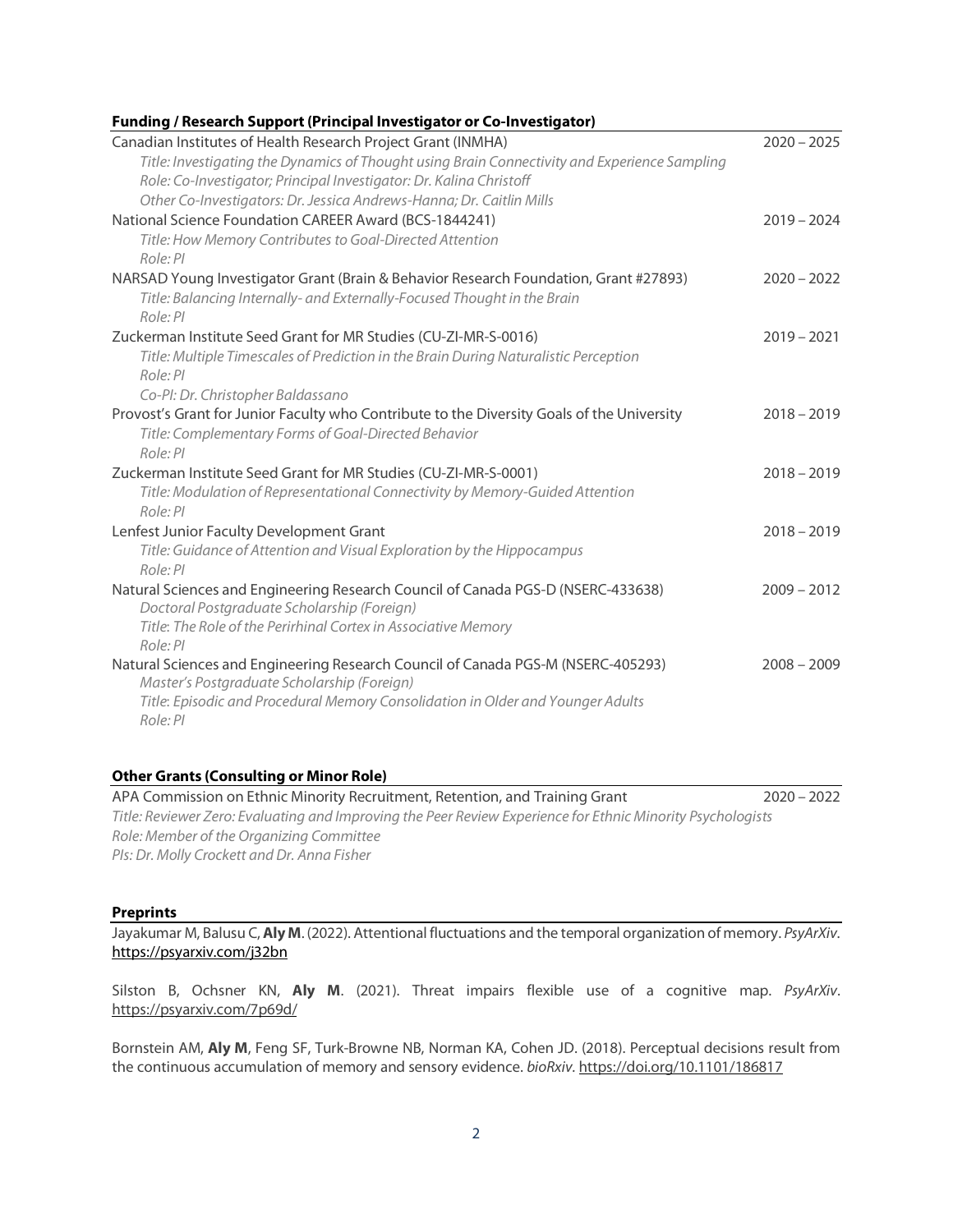#### **Stage 1 Registered Reports**

Bloom PA, Bartlett E, Kathios N, Algharazi S, Siegelman M, Shen F, Beresford L, DiMaggio-Potter ME, Singh A, Tottenham N\*, **Aly M**\*. (2020). Stage 1 Registered Report Manuscript: Effects of familiar music exposure on deliberate retrieval of remote episodic and semantic memories in healthy aging adults. Accepted in principle at *Memory*. Manuscript available on *PsyArXiv*. https://psyarxiv.com/tejb4/

\*These authors are co-PIs of this work

#### **Peer-Reviewed Publications**

Bloom PA, VanTieghem M, Gabard-Durnam L, Gee DG, Flannery J, Caldera C, Goff B, Telzer EH, Humphreys KL, Fareri DS, Shapiro M, Algharazi S, Bolger N, **Aly M**, Tottenham N. (2022). Age-related change in task-evoked amygdala-prefrontal circuitry: A multiverse approach with an accelerated longitudinal cohort aged 4-22 years. *Human Brain Mapping*. https://doi.org/10.1002/hbm.25847

Lee CS, **Aly M**, Baldassano C. (2021). Anticipation of temporally structured events in the brain. *eLife*. 10:e64972. https://doi.org/10.7554/eLife.64972

Featured in a Journal Club article in *PNAS*: http://blog.pnas.org/2021/04/several-brain-regions-help-us-anticipatewhats-going-to-happen-next/

Ruiz NA\*, Thieu MK\*,**Aly M**. (2021). Cholinergic modulation of hippocampally mediated attention and perception. *Behavioral Neuroscience*, 135, 51-70. https://doi.org/10.1037/bne0000405 \*These authors contributed equally

Ruiz NA, Meager MR, Agarwal S, **Aly M**. (2020). The medial temporal lobe is critical forspatial relational perception. *Journal of Cognitive Neuroscience, 32,* 1780-1795. https://doi.org/10.1162/jocn\_a\_01583

Schaumberg AJ, Juarez-Nicanor W, Choudhury SJ, Pastrián LG, Pritt BS, Prieto Pozuelo M, Sotillo Sánchez R, Ho K, Zahra N, Sener BD, Yip S, Xu B, Rao Annavarapu S, Morini A, Jones KA, Rosado-Orozco K, Mukhopadhyay S, Miguel C, Yang H, Rosen Y, Ali RH, Folaranmi OO, Gardner JM, Rusu C, Stayerman C, Gross J, Suleiman DE, Sirintrapun SJ, **Aly M**\*, Fuchs TJ\*. (2020). Interpretable multimodal deep learning for real-time pan-tissue pan-disease pathology search on social media. *Modern Pathology*, 33, 2169-2185. https://doi.org/10.1038/s41379-020-0540-1 \*These authors are co-PIs of this work

Günseli E, **Aly M**. (2020). Preparation for upcoming attentional states in the hippocampus and medial prefrontal cortex. *eLife*, 2020;9:e53191. http://doi.org/10.7554/eLife.53191

Tarder-Stoll H\*, Jayakumar M\*, Dimsdale-Zucker HR, Günseli E, **Aly M**. (2020). Dynamic internal states shape memory retrieval. *Neuropsychologia, 138,* 107328*.* http://doi.org/10.1016/j.neuropsychologia.2019.107328 \*These authors contributed equally

Córdova NI, Turk-Browne NB, **Aly M**. (2019). Focusing on what matters: Modulation of the human hippocampus by relational attention. *Hippocampus, 29,* 1025-1037. https://doi.org/10.1002/hipo.23082

**Aly M**, Turk-Browne NB. (2018). Flexible weighting of diverse inputs makes hippocampal function malleable. *Neuroscience Letters*, *680,* 13-22. http://doi.org/10.1016/j.neulet.2017.05.063

**Aly M**, Chen J, Turk-Browne NB, Hasson U. (2018). Learning naturalistic temporalstructure in the posterior medial network. *Journal of Cognitive Neuroscience, 30*, 1345–1365. https://doi.org/10.1162/jocn\_a\_01308

Borders AA, **Aly M**, Parks CM, Yonelinas AP. (2017). The hippocampus is particularly important for building associations across stimulus domains. *Neuropsychologia, 99,* 335-342. https://doi.org/10.1016/j.neuropsychologia.2017.03.032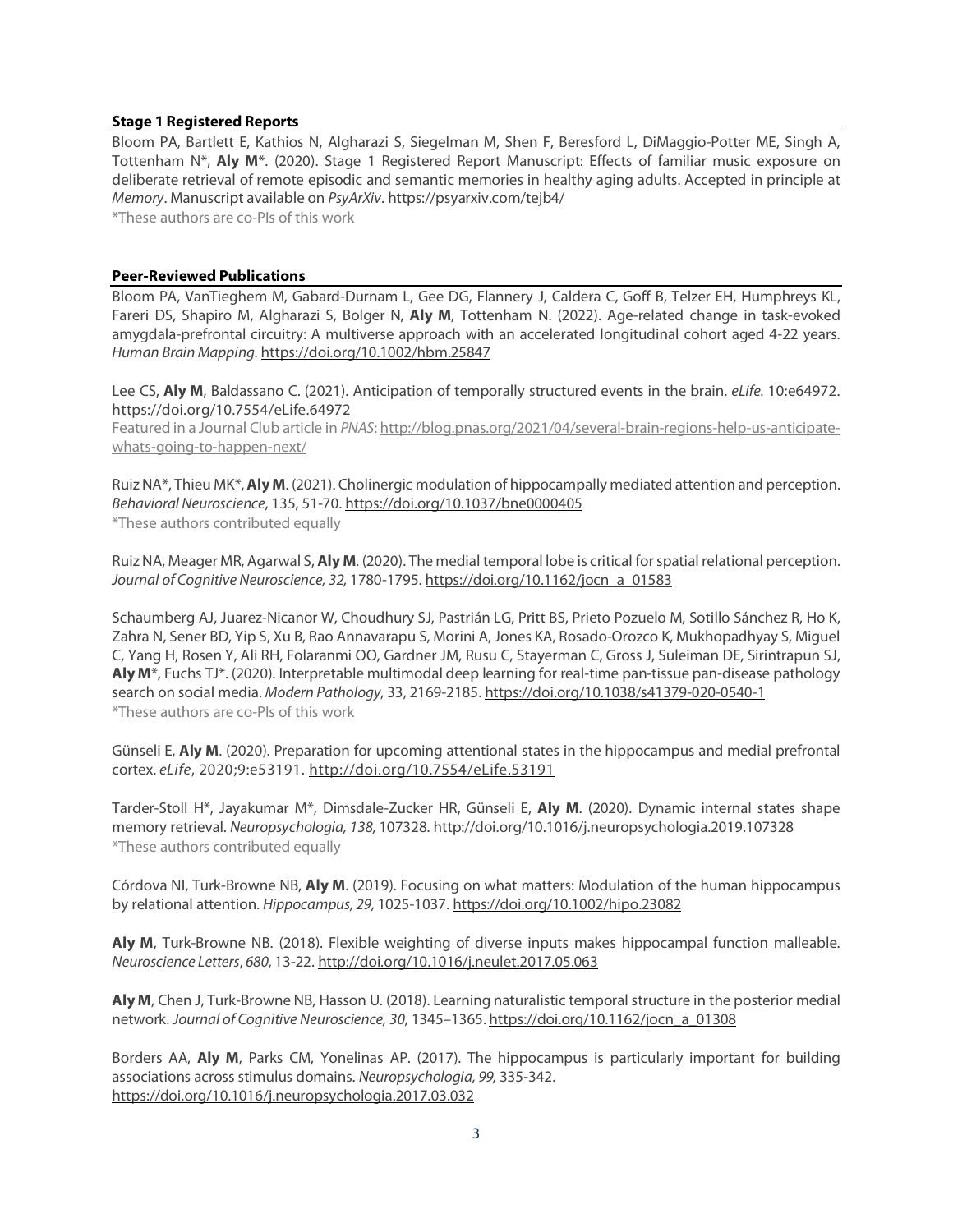**Aly M**, Turk-Browne NB. (2017). How hippocampal memory shapes, and is shaped by, attention. In *The Hippocampus from Cells to Systems.* (Eds. Deborah E. Hannula and Melissa C. Duff). Springer International Publishing AG: Switzerland. pp. 369-403. https://doi.org/10.1007/978-3-319-50406-3\_12

**Aly M**, Turk-Browne NB. (2016). Attention promotes episodic encoding by stabilizing hippocampal representations. *Proceedings of the National Academy of Sciences, 113,* E420-E429. https://doi.org/10.1073/pnas.1518931113

**Aly M**, Turk-Browne NB. (2016). Attention stabilizes representations in the human hippocampus. *Cerebral Cortex, 26,* 783-796. http://doi.org/10.1093/cercor/bhv041

**Aly M**, Wansard M, Segovia F, Yonelinas AP, Bastin C. (2014). Cortical and subcortical contributions to state- and strength-based perceptual judgments. *Neuropsychologia, 64,* 145-156. https://doi.org/10.1016/j.neuropsychologia.2014.09.025

Elfman KW, **Aly M**, Yonelinas AP. (2014). Neurocomputational account of memory and perception: Thresholded and graded signals in the hippocampus. *Hippocampus, 24,* 1672-1686. http://doi.org/10.1002/hipo.22345

**Aly M**, Ranganath C, Yonelinas AP. (2014). Neural correlates of state- and strength-based perception. *J Cogn Neurosci*, *26*, 792-809. https://doi.org/10.1162/jocn\_a\_00532

Koen JD, **Aly M**, Wang WC, Yonelinas AP. (2013). Examining the causes of memory strength variability: Recollection, attention failure, or encoding variability? *J Exp Psychol: Learn Mem Cogn, 39*, 1726-41. http://doi.org/10.1037/a0033671

**Aly M**, Ranganath C, Yonelinas AP. (2013). Detecting changes in scenes: The hippocampus is critical for strengthbased perception. *Neuron, 78*, 1127-37. [ Selected for journal cover ] https://doi.org/10.1016/j.neuron.2013.04.018

**Aly M**, Yonelinas AP. (2012). Bridging consciousness and cognition in memory and perception: Evidence for both state and strength processes. *PLoS ONE,* 7(1):e30231, 1-16. https://doi.org/10.1371/journal.pone.0030231

**Aly M**, Yonelinas AP, Kishiyama M, Knight RT. (2011). Damage to the lateral prefrontal cortex impairs familiarity but not recollection. *Beh Brain Res, 225,* 297-304. https://doi.org/10.1016/j.bbr.2011.07.043

Yonelinas AP, **Aly M**, Wang W, Koen JD. (2010). Recollection and familiarity: Examining controversial assumptions and new directions. *Hippocampus, 20*, 1178-94. http://doi.org/10.1002/hipo.20864

**Aly M**, Knight RT, Yonelinas AP. (2010). Faces are special but not too special: Spared face recognition in amnesia is based on familiarity. *Neuropsychologia, 48*, 3941-8. https://doi.org/10.1016/j.neuropsychologia.2010.09.005

**Aly M**, Moscovitch M. (2010). The effects of sleep on episodic memory in older and younger adults. *Memory, 18,* 327-34. https://doi.org/10.1080/09658211003601548

### **Editorials and Commentaries**

**Aly M**. (2020). Brain dynamics underlying memory for lifetime experiences. *Trendsin Cognitive Sciences*, *24*, 780- 781. https://doi.org/10.1016/j.tics.2020.06.010

**Aly M**. (2019). Studying and experiencing mental illness. *Journal of Science Stories*. https://storiesinscience.org/2019/06/12/studying-and-experiencing-mental-illness/ Featured in *Nature's* daily briefing: https://www.nature.com/articles/d41586-019-01898-w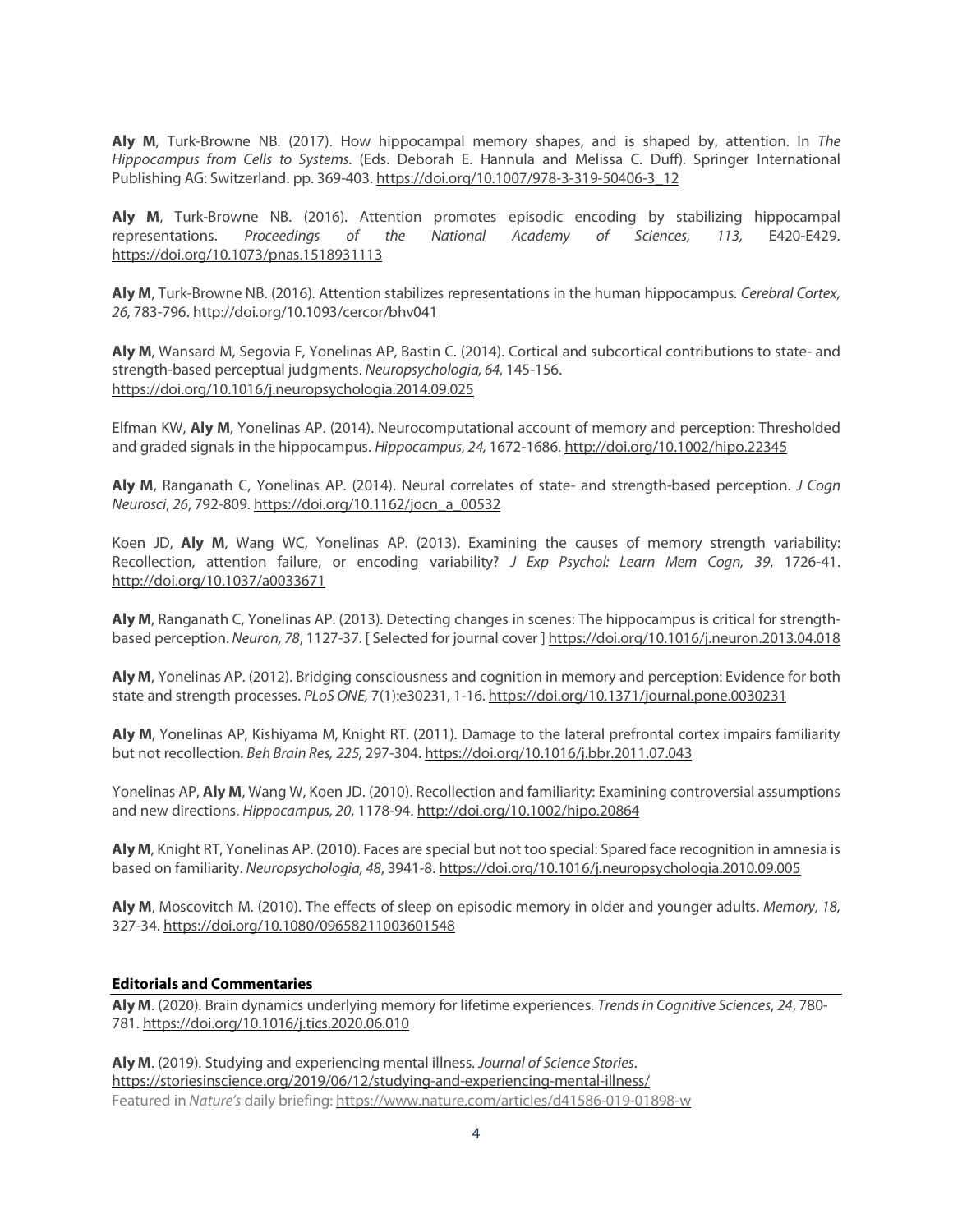**Aly M**. (2018). The key to a happy lab life is in the manual. *Nature*, 561, 7. https://doi.org/10.1038/d41586-018- 06167-w

**Aly M**, Ranganath C. (2018). New perspectives on the hippocampus and memory. *Neuroscience Letters*, *680*, 1-3. https://doi.org/10.1016/j.neulet.2018.05.047

**Aly M**. (2018). In sight, in mind. *eLife*, 7:e35663, 1-3. http://doi.org/10.7554/eLife.35663

#### **Selected Conference Presentations** (last 5 years)

Cohanpour M, **Aly M**\*, Gottlieb J\*. (April 2022). Towards a mechanistic account of perceptual curiosity. Poster at the Cognitive Neuroscience Society Meeting. San Francisco, CA. \**co-PIs*

Favila SE, **Aly M**. (April 2022). Resolving competition during memory-guided visual attention. Poster at the Cognitive Neuroscience Society Meeting. San Francisco, CA.

Hirschstein Z, **Aly M**. (April 2022). Cooperation and competition in memory-guided attention. Poster at the Cognitive Neuroscience Society Meeting. San Francisco, CA.

Tarder-Stoll H, Baldassano C\*, **Aly M**\*. (April 2022). Top-down modulation of multi-step anticipation in changing environments. Poster at the Cognitive Neuroscience Society Meeting. San Francisco, CA. \**co-PIs*

Cohanpour M, **Aly M**\*, Gottlieb J\*. (Nov 2021). Towards a mechanistic account of perceptual curiosity. Poster at the Society for Neuroscience (Virtual) Meeting. \**co-PIs*

Singh A, Bloom PA, Bartlett E, Kathios N, Algharazi S, Tottenham N\*, **Aly M**\*. (Nov 2021). Temporal structure of episodic and semantic details within autobiographical memory recall. Data Blitz presented at the Harvard Women in Psychology Trends in Psychology Summit. \**co-PIs*

Kathios N, Bloom PA, Bartlett E, Algharazi S, **Aly M**\*, Tottenham N\*. (Nov 2021). Self-reported emotion valence evoked by popular music in healthy aging. Poster presented at the International Conference of Students of Systematic Musicology. \**co-PIs*

Singh A, Bloom PA, Bartlett E, Kathios N, Algharazi S, Tottenham N\*, **Aly M**\*. (Oct 2021). Temporal structure of episodic and semantic details within autobiographical memory recall. Poster presented at the 11<sup>th</sup> Annual oSTEM (Virtual) Conference. \**co-PIs*

Silston B, Ochsner K, **Aly M**. (Oct 2021). Threat impairs flexible use of a cognitive map. Talk by M. Aly at the Memory Disorders Research Society (Virtual) Meeting.

Jayakumar M, Balusu C, **Aly M**. (Aug 2021). Spontaneous attentional fluctuations and the temporal organization of recall. Poster at the Context and Episodic Memory Symposium. Philadelphia, PA.

Bloom PA, VanTieghem M, Gabard-Durnam L, Gee D, Flannery J, Caldera C, Telzer E, Humphreys KL, Fareri D, Shapiro M, Bolger N, **Aly M**, Tottenham N. (April 2021). Age-related change in stimulus-elicited amygdalaprefrontal circuitry: A longitudinal multiverse approach. Flash talk at the Society for Research in Child Development Biennial Meeting, Virtual.

Bloom PA, Bartlett E, Kathios N, Algharazi S, Siegelman M, Shen F, Beresford L, DiMaggio-Potter M, Tottenham N\*, **Aly M**\*. (March 2021). Effects of familiar music exposure on retrieval of remote episodic and semantic memories in healthy aging adults. Poster at the Cognitive Neuroscience Society Virtual Meeting. \**co-PIs*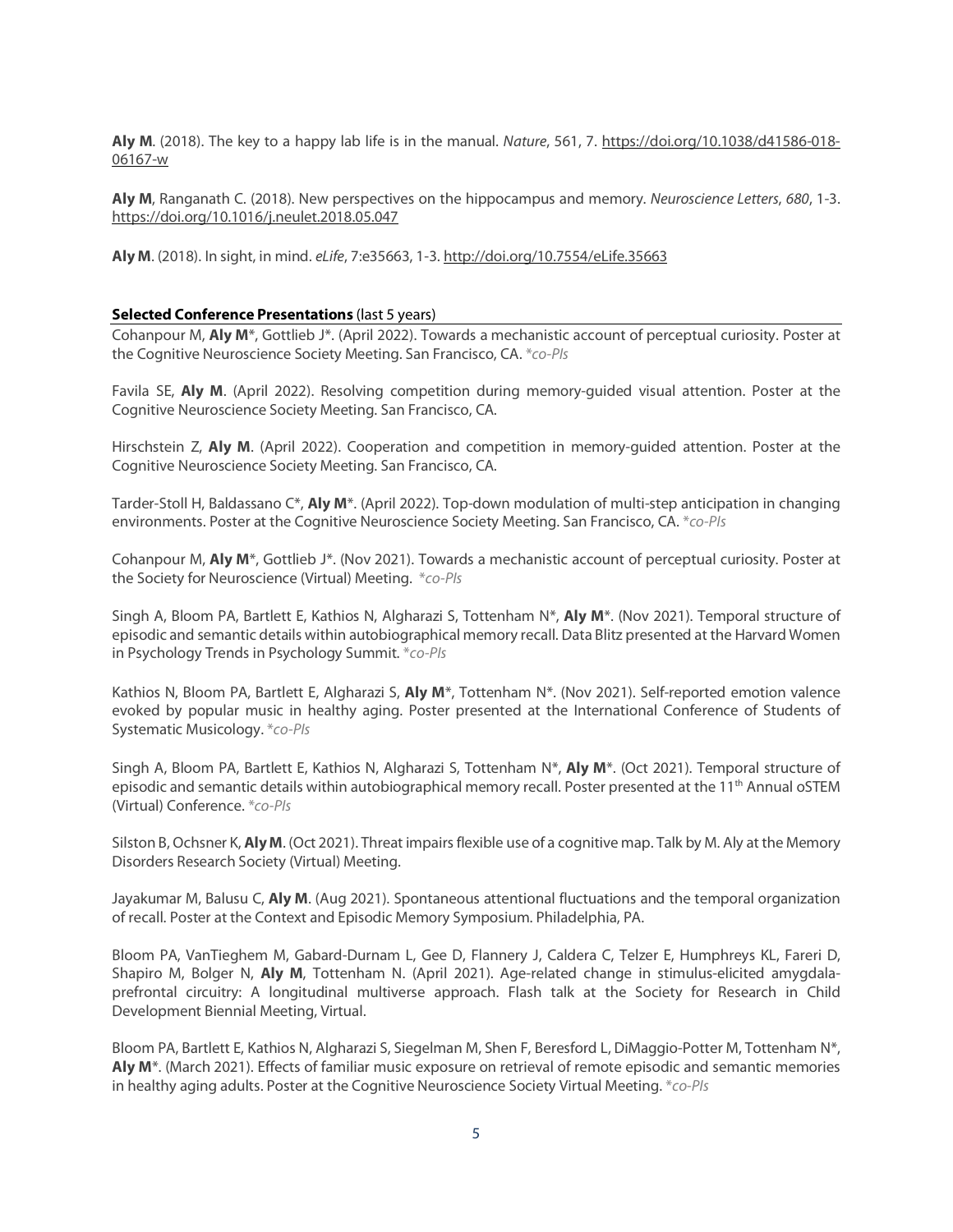Cohanpour M, **Aly M**\*, Gottlieb J\*. (March 2021). Towards a mechanistic account of perceptual curiosity. Poster at the Cognitive Neuroscience Society Virtual Meeting. \**co-PIs*

Dimsdale-Zucker HR, Aly M<sup>\*</sup>, Baldassano C<sup>\*</sup>. (March 2021). Using contexts defined by temporal structure to guide memory. Poster at the Cognitive Neuroscience Society Virtual Meeting. \**co-PIs*

Favila SE, **Aly M**. (March 2021). Resolving competition during memory-guided visual exploration. Poster at the Cognitive Neuroscience Society Virtual Meeting.

Jayakumar M, Balusu C, **Aly M**. (March 2021). Spontaneous attentional fluctuations and the temporal organization of recall. Poster at the Cognitive Neuroscience Society Virtual Meeting.

Schaumberg AJ, Stayerman C, Yip S, Mukhopadhyay S, Pastrián LG, Prieto Pozuelo M, Sener BD, Rao Annavarapu S, Morini A, Jones KA, Rosado-Orozco K, Miguel Ruiz C, Yang H, Rosen Y, Folaranmi OO, Gardner JM, Gross J, Suleiman DE, Takashi, F, Riddle N, Ong M, Cecchini M, Gibier JB, Pijuan L, Lu MY, Fuchs TJ, **Aly M**\*, Mahmood F\*. (Oct 2020). Deep learning of attention-guided multimodal histopathology search on social media. Poster at Pathology Visions. [ awarded Best Poster by a Trainee ] \**co-PIs*

Extended abstract published in J Pathol Inform. 2021; 12: 37. PMCID: PMC8546358

Bloom PA, VanTieghem M, Gabard-Durnam L, Gee D, Flannery J, Caldera C, Goff B, Telzer E, Humphreys K, Shapiro M, Bolger N, **Aly M**, Tottenham N. (Aug 2020). Age-related change in stimulus-elicited amygdala-prefrontal circuitry: a longitudinal multiverse approach. Poster at the Flux 2020 Virtual Congress.

Tarder-Stoll H, Baldassano C,**AlyM**. (May 2020). Multi-step prediction and integration in naturalistic environments. Poster presented at the Cognitive Neuroscience Society meeting. Physical meeting canceled because of the COVID-19 pandemic. Poster presented virtually.

Günseli E, **Aly M**. (Oct 2019). Memory-guided attentional states are established by the hippocampus and medial prefrontal cortex. Poster at the Society for Neuroscience Meeting. Chicago, IL.

Lee C, **Aly M**, Baldassano C. (Oct 2019). Anticipation of temporally structured events in the brain. Poster at the Society for Neuroscience Meeting. Chicago, IL.

Ruiz N, **Aly M**. (Oct 2019). Cholinergic modulation enhances hippocampally-dependent spatial relational attention. Poster at the Society for Neuroscience Meeting. Chicago, IL.

Günseli E, **Aly M.** (Oct 2019). Memory-based anticipation of upcoming attentional states. Talk by M. Aly at the Memory Disorders Research Society Meeting. New York, NY.

Schaumberg AJ, Juarez W, Choudhury SJ, Pastrián LG, Pritt BS, Prieto Pozuelo M, Sotillo Sánchez R, Ho K, Zahra N, Sener BD, Yip S, Xu B, Rao Annavarapu S, Morini A, Jones KA, Rosado-Orozco K, Mukhopadhyay S, Miguel C, Yang H, Rosen Y, Ali RH, Folaranmi O, Gardner JM, Rusu C, Stayerman C, Gross J, Suleiman D, Sirintrapun SJ, **Aly M**\*, Fuchs TJ\*. (Oct 2019). Machine learning for real-time search and prediction of disease state to aid pathologist collaboration on social media. Poster at Pathology Visions. Orlando, FL. [ awarded Best Image Analysis poster ] Extended abstract published in J Pathol Inform. 2020; 11: 1. PMCID: PMC7003557 \**co-PIs*

Günseli E, **Aly M**. (May 2019). Memory-guided attentional states are established by the hippocampus and medial prefrontal cortex. Talk by E. Günseli at the Manhattan Area Memory Meeting. Princeton, NJ.

Silston B, Ochsner K, **Aly M**. (May 2019). Threat impairs flexible use of a cognitive map. Talk by B. Silston at the Manhattan Area Memory Meeting. Princeton, NJ.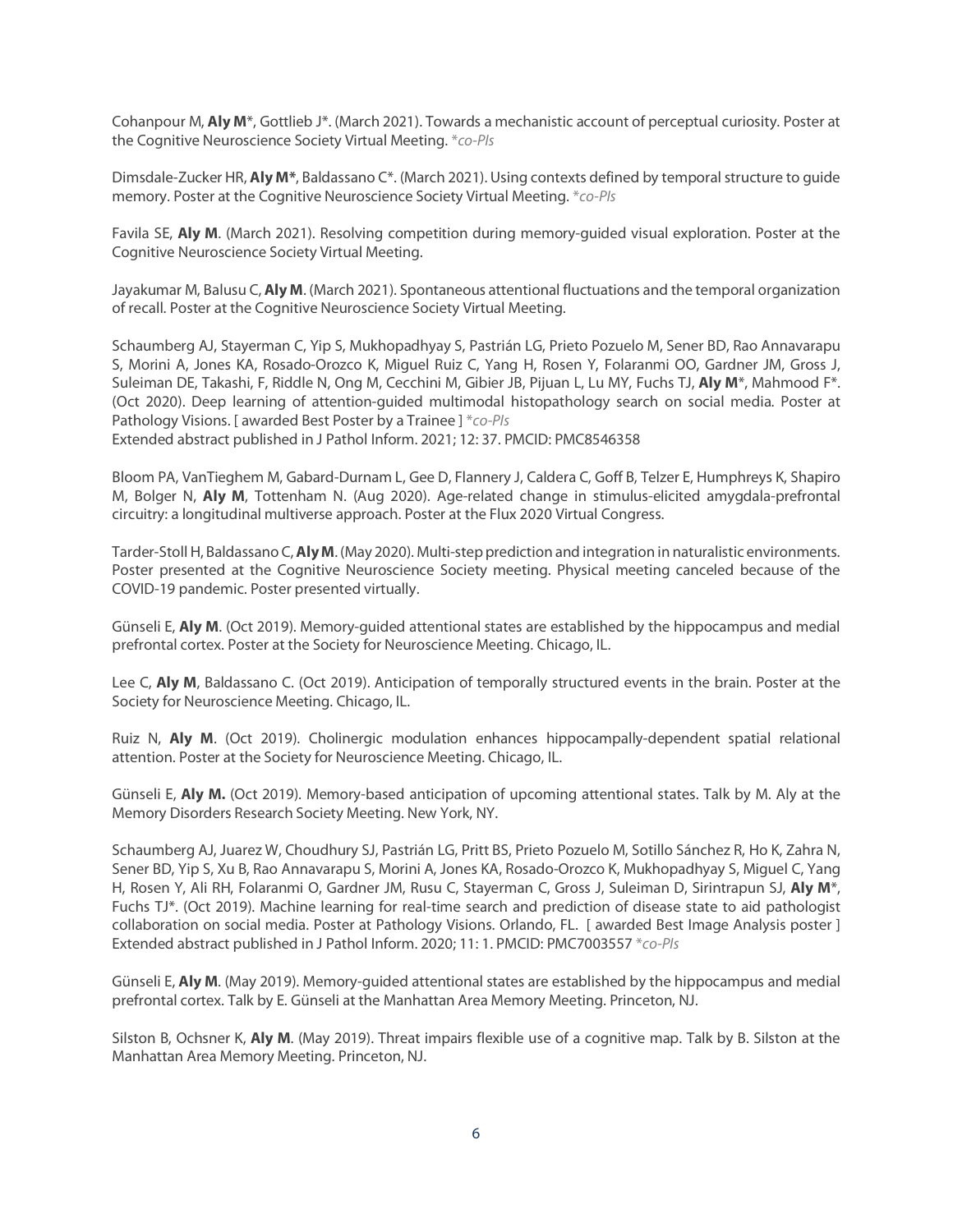**Aly M.** (May 2019). Beyond memory and perception: Operations and representations in the brain. Discussion talk at the Context and Episodic Memory Symposium. Philadelphia, PA.

Günseli E, **Aly M**. (May 2019). Establishing memory-driven attentional goals via hippocampus and medial prefrontal cortex. Poster at the Context and Episodic Memory Symposium. Philadelphia, PA.

Lee C, **Aly M**, Baldassano C. (May 2019). Anticipation of temporally structured events in the brain. Poster at the Context and Episodic Memory Symposium. Philadelphia, PA.

Ruiz N, **Aly M**. (May 2019). Cholinergic modulation enhances hippocampally-dependent spatial relational attention. Poster at the Context and Episodic Memory Symposium. Philadelphia, PA.

Silston B, Ochsner K, **Aly M**. (May 2019). Threat impairs flexible use of a cognitive map. Poster at the Context and Episodic Memory Symposium. Philadelphia, PA.

Günseli E, **Aly M**. (March 2019). Switching between attention and memory in the hippocampus and medial prefrontal cortex. Poster at the Cognitive Neuroscience Society meeting. San Francisco, CA.

Ruiz N, **Aly M**. (March 2019). Cholinergic modulation enhances hippocampally-dependent spatial relational attention. Poster at the Cognitive Neuroscience Society meeting. San Francisco, CA.

Silston B, Ochsner K, **Aly M**. (March 2019). Threat impairs flexible use of a cognitive map. Poster at the Cognitive Neuroscience Society meeting. San Francisco, CA.

Schaumberg AJ, Juarez W, Choudhury SJ, Pastrian LG, Pritt BS, Pozuelo MP, Sanchez RS, Ho K, Zahra N, Sener BD, Yip S, Xu B, Annavarapu SR, Morini A, Jones KA, Rosado-Orozco K, Sirintrapun SJ, **Aly M**\*, Fuchs TJ\*. (Aug 2018). Large-scale annotation of histopathology images from social media. Poster at the 11th Annual Computational Biology and Medicine Symposium. Delaware, PA, USA. \**co-PIs*

Ruiz N, **Aly M**. (May 2018). The hippocampus is necessary for spatial relational attention. Talk by N. Ruiz at the Manhattan Area Memory Meeting. New York, NY.

**Aly M**. (Jan 2018). Attentional state as a context in hippocampal memory. Talk at the Winter Conference on the Neurobiology of Learning and Memory. Park City, Utah.

#### **Invited Seminars & Colloquia**

| Lehigh University (Cognitive Area Group Meeting)                                                  | Sept 2021  |
|---------------------------------------------------------------------------------------------------|------------|
| Vanderbilt University (Cognitive Science/Cognitive Neuroscience Seminar)                          | Sept 2021  |
| Innovators in Cognitive Neuroscience                                                              | Aug 2021   |
| (joint seminar: Dartmouth, Penn, Yale, MIT, Princeton, Harvard, Columbia, Gallaudet)              |            |
| University of Cambridge (MRC Cognition and Brain Sciences Unit, Chaucer Club)                     | May 2021   |
| Cornell University (Annual Neisser Lecture, Students' Choice Speaker, Depts. Psych. & Human Dev.) | May 2021   |
| University of Chicago (Cognitive Workshop)                                                        | May 2021   |
| University of California, Riverside (Cognition and Cognitive Neuroscience Brown Bag)              | April 2021 |
| University of Texas at Dallas (Center for Vital Longevity Science Series)                         | April 2021 |
| Queen's University (Cognitive Neuroscience Brown Bag)                                             | April 2021 |
| Vrije Universiteit Amsterdam (Cognitive Psychology Colloquium)                                    | April 2021 |
| University of California, Davis (Perception, Cognition, & Cognitive Neuroscience Brownbag)        | Jan 2021   |
| Ludwig Maximilian University of Munich (Experimental / Neuro-Cognitive Psychology Colloquium)     | Nov 2020   |
| Royal Holloway, University of London (Psychology Seminar)                                         | Nov 2020   |
| University of California, Los Angeles (Cognitive Psychology Forum)                                | Oct 2020   |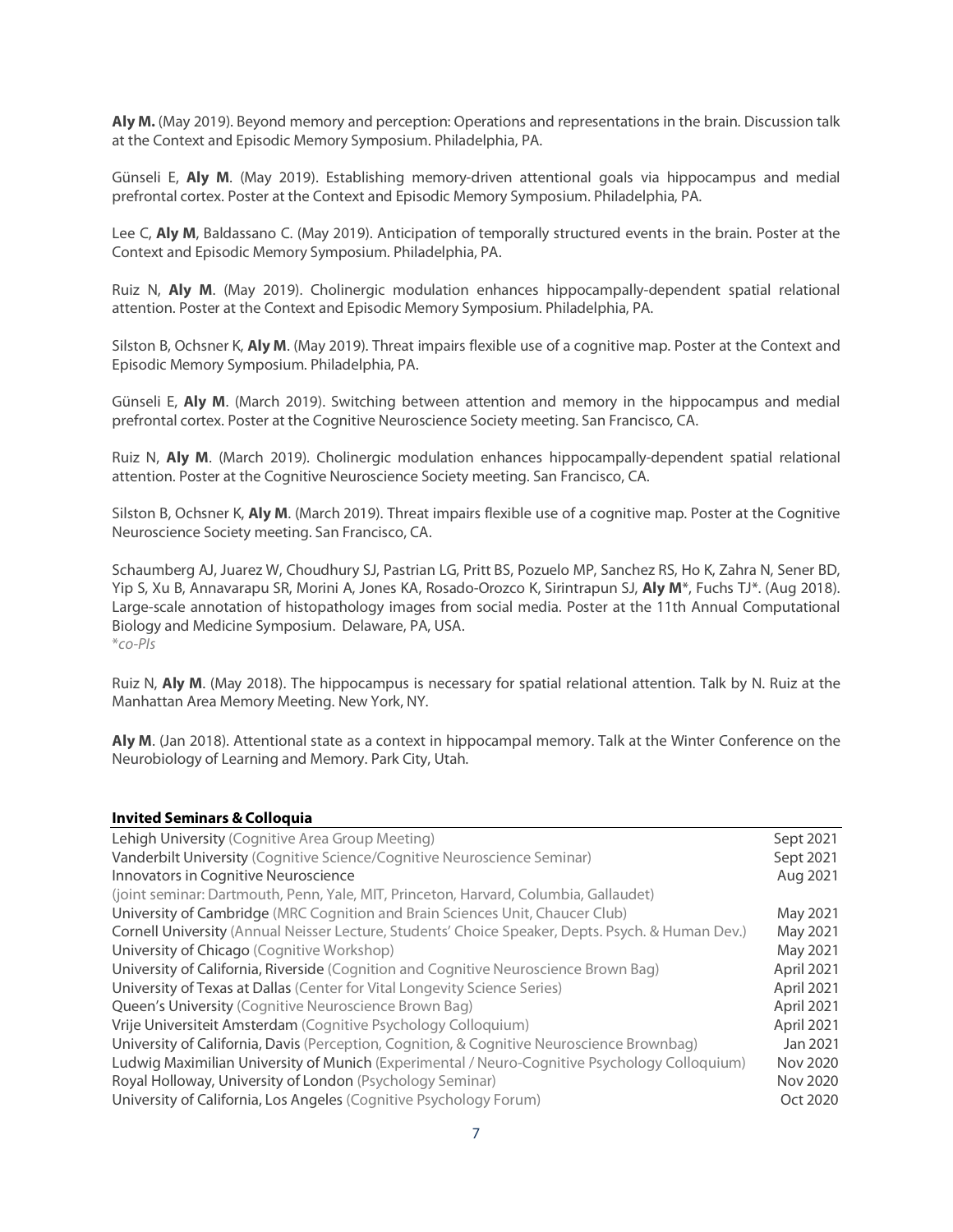| New York University (Cognition and Perception Colloquium)                                          | Oct 2020         |
|----------------------------------------------------------------------------------------------------|------------------|
| University of Oxford (Behavioral and Cognitive Neuroscience Seminar)                               | Oct 2020         |
| University of Notre Dame (Cognition, Brain, and Behavior Seminar)                                  | Oct 2020         |
| Northwestern University (Cognitive Brain Mapping Group)                                            | Oct 2020         |
| York University (Clinical Neuropsychology Series)                                                  | Oct 2020         |
| University College London (Brain Meeting Seminar, Wellcome Centre for Human Neuroimaging)          | Sept 2020        |
| Georgia Tech (Neuro Seminar Series)                                                                | Sept 2020        |
| University of Oslo (Cognitive Neuroscience Seminar)                                                | Sept 2020        |
| Rotman Research Institute (Rounds Series)                                                          | Nov 2019         |
| Dartmouth College (Cognitive Brown Bag)                                                            | Oct 2019         |
| Max Planck Institute for Cognitive and Brain Sciences (Mind Meeting Seminar Series)                | Aug 2019         |
| New York State Psychiatric Institute (Clinical, Cognitive, and Computational Neuroscience Seminar) | Aug 2019         |
| Duke University (Cognitive & Cognitive Neuroscience Colloquium Series)                             | <b>Nov 2018</b>  |
| Columbia University (Theoretical Neuroscience Seminar)                                             | Sep 2018         |
| New York University (Cognition and Perception Seminar)                                             | Sep 2018         |
| Boston University (Brain, Behavior, and Cognition Seminar)                                         | May 2018         |
| University of Waterloo (Theoretical Neuroscience Seminar)                                          | Nov 2017         |
| <b>SUNY Downstate Medical Center (Neural and Behavioral Science Seminar)</b>                       | Oct 2017         |
| Columbia University Medical Center (Movement Disorders Seminar)                                    | Aug 2017         |
| Columbia University Medical Center (Cognitive Neuroscience Seminar)                                | May 2017         |
| Baylor College of Medicine (Core for Advanced MRI [CAMRI] Seminar)                                 | April 2017       |
| University of Massachusetts, Amherst (Neuroscience and Behavior Colloquium Series)                 | March 2017       |
| Icahn School of Medicine at Mount Sinai (Cognition Club)                                           | Feb 2017         |
| University of Arizona (Cognitive Science Colloquium Series)                                        | Oct 2016         |
| University of Toronto (Psychology Department talk)                                                 | <b>July 2011</b> |
|                                                                                                    |                  |
|                                                                                                    |                  |
| <b>Invited Symposia</b>                                                                            |                  |

| Women in Science at Columbia: Research Symposium, Columbia University     | April 2018 |
|---------------------------------------------------------------------------|------------|
| Session: Facing forward: Effective science communication                  |            |
| Research Methods Symposium, Teachers College, Columbia University         | April 2017 |
| Session: Brain and being: Subjectivity in the age of neuroimaging         |            |
| Cognitive Neuroscience Society Meeting (Invited Symposium), San Francisco | March 2017 |
| Session: The lapsing brain: How attentional fluctuations impact cognition |            |

## **Invited Workshops, Discussions, & Panels**

| Open Science Room Table Talk: Lab Culture                                        | June 2022         |
|----------------------------------------------------------------------------------|-------------------|
| Organization for Human Brain Mapping, Open Science Special Interest Group        |                   |
| From Post-Doc to Tenure-Track Faculty: What's the Process Like?                  | <b>March 2022</b> |
| Brigham and Women's Hospital Postdoc Association Career Development Series       |                   |
| Academic Application Boot Camp, Columbia University                              | Sept 2021         |
| Office of Postdoctoral Affairs and the Zuckerman Institute Programs Office       |                   |
| Topic: Establishing positive lab culture with a lab manual                       |                   |
| Navigating a Career in Academia                                                  | June 2021         |
| Organization for Human Brain Mapping, Student and Postdoc Special Interest Group |                   |
| McDonnel Academy International Symposium, Washington University                  | canceled          |
| Workshop: Memory, Culture, and Brain                                             |                   |
| Session: Inside the Head                                                         |                   |
| Originally scheduled for Oct 2020; canceled due to COVID-19                      |                   |
| Candid Conversations with Faculty, Northwestern University                       | Oct 2020          |
| Columbia University Career Panel Series: Academic Careers                        | June 2020         |
| Office of Postdoctoral Affairs                                                   |                   |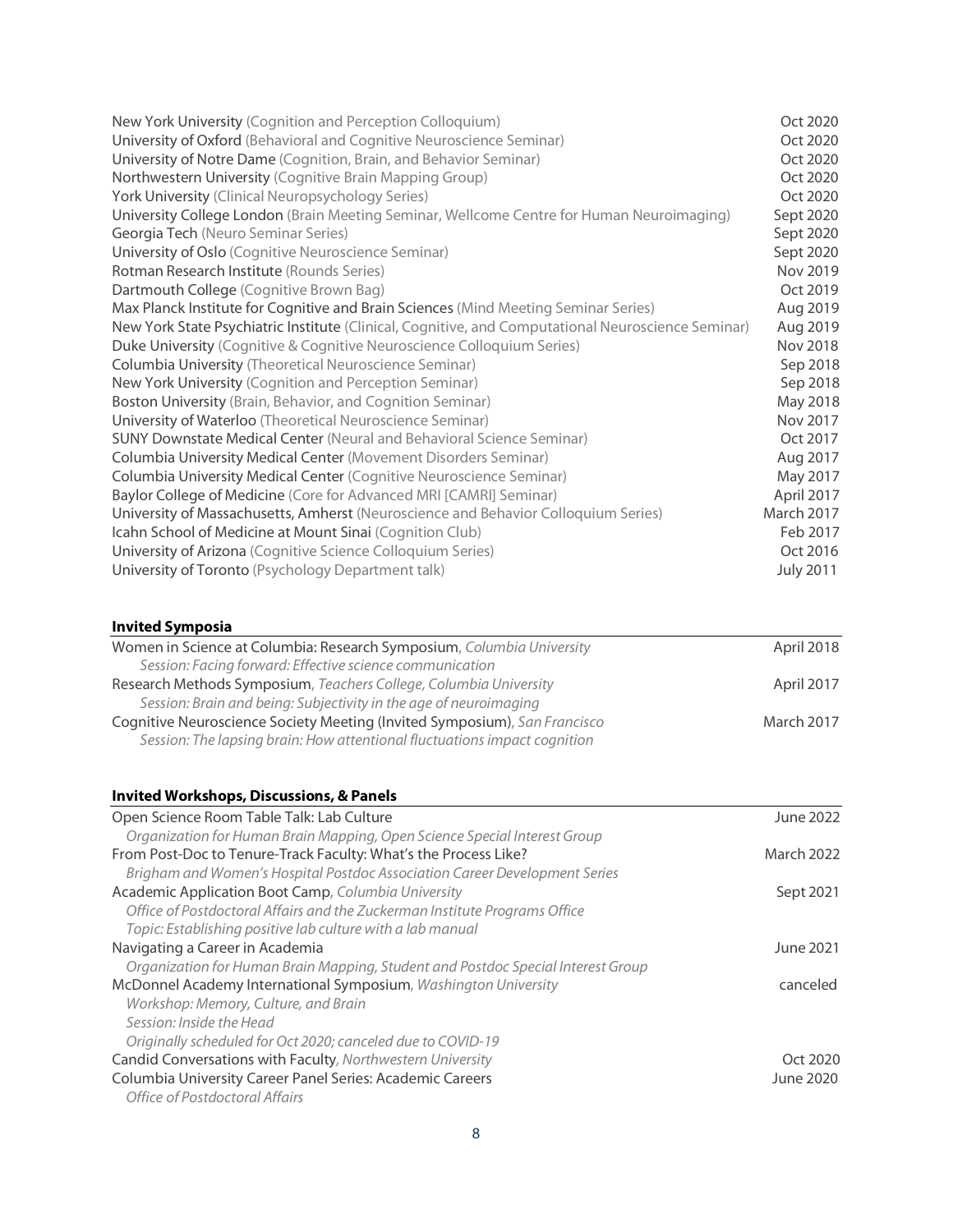| Pursuing Academic Research Following Graduate School, Association for Psychological Science<br>Originally scheduled for May 2020; canceled because of COVID-19                     |               | canceled         |
|------------------------------------------------------------------------------------------------------------------------------------------------------------------------------------|---------------|------------------|
| Professional Development Panel, Cognitive Neuroscience Society Trainee Association                                                                                                 |               | May 2020         |
| Stories in Science Journal Club, Columbia Neuroscience Society                                                                                                                     |               | Nov 2019         |
| Creating a Lab Manual                                                                                                                                                              |               | Oct 2019         |
| Office of Research Compliance & Training, and Zuckerman Mind Brain Behavior Institute, Columbia University                                                                         |               |                  |
| Social Media for Early Career Researchers, Columbia University Postdoctoral Society                                                                                                |               | May 2019         |
| Creating a Course, Center for Teaching and Learning, Columbia University                                                                                                           |               | April 2019       |
| Communicating Science, Women in Science at Columbia: After Hours Series, Columbia University                                                                                       |               | Jan 2019         |
| Science of Understanding, Madison, WI                                                                                                                                              |               | <b>July 2018</b> |
| <b>Chaired Colloquia</b>                                                                                                                                                           |               |                  |
| Department of Psychology Colloquium, Columbia University and Barnard College<br>Co-chairs: Dr. Rae Silver & Dr. Nim Tottenham                                                      | $2020 -$      |                  |
| Cognitive and Behavioral Neuroscience University Seminar, Columbia University<br>Co-chair: Dr. Herbert Terrace                                                                     | $2017 - 2020$ |                  |
| <b>Teaching</b>                                                                                                                                                                    |               |                  |
| Cognitive Neuroscience, Columbia University                                                                                                                                        | $2019 -$      |                  |
| Course instructor (undergraduate lecture course; one semester a year)                                                                                                              |               |                  |
| Non-mnemonic Functions of Memory Systems, Columbia University<br>Course instructor (graduate & advanced undergraduate seminar; one semester a year)                                | $2018 -$      |                  |
| The Brain & Memory, Columbia University                                                                                                                                            | $2017 -$      |                  |
| Course instructor (undergraduate seminar; one semester a year)                                                                                                                     |               |                  |
| Research Seminar in Cognition<br>Guest lecturer (graduate seminar; course instructor: Dr. Lila Davachi)                                                                            |               | 2021             |
| Mind, Brain, & Behavior, Columbia University<br>Course instructor (undergraduate lecture course)                                                                                   |               | 2018             |
| Professional Development, Columbia University                                                                                                                                      |               | 2018             |
| Guest lecturer (graduate seminar; course instructor: Dr. Rae Silver)                                                                                                               |               |                  |
| Communicating Science, Columbia University<br>Guest lecturer (graduate seminar; course instructor: Dr. Rae Silver)                                                                 |               | 2017             |
| Human Learning, University of California, Davis<br>Teaching assistant & lab instructor (undergraduate lecture course; course instructor: Dr. Andrew Yonelinas)                     |               | 2012             |
| Cognitive Neuroscience, University of California, Davis<br>Teaching assistant (undergraduate lecture course; course instructor: Dr. George R. Mangun)                              |               | 2011             |
| Introduction to Cognitive Psychology, University of California, Davis<br>Teaching assistant & guest lecturer (undergraduate lecture course; course instructor: Dr. Steven J. Luck) |               | 2010             |
| Introduction to Cognitive Psychology, University of California, Davis<br>Teaching assistant (undergraduate lecture course; course instructor: Dr. Katherine Gibbs)                 |               | 2008             |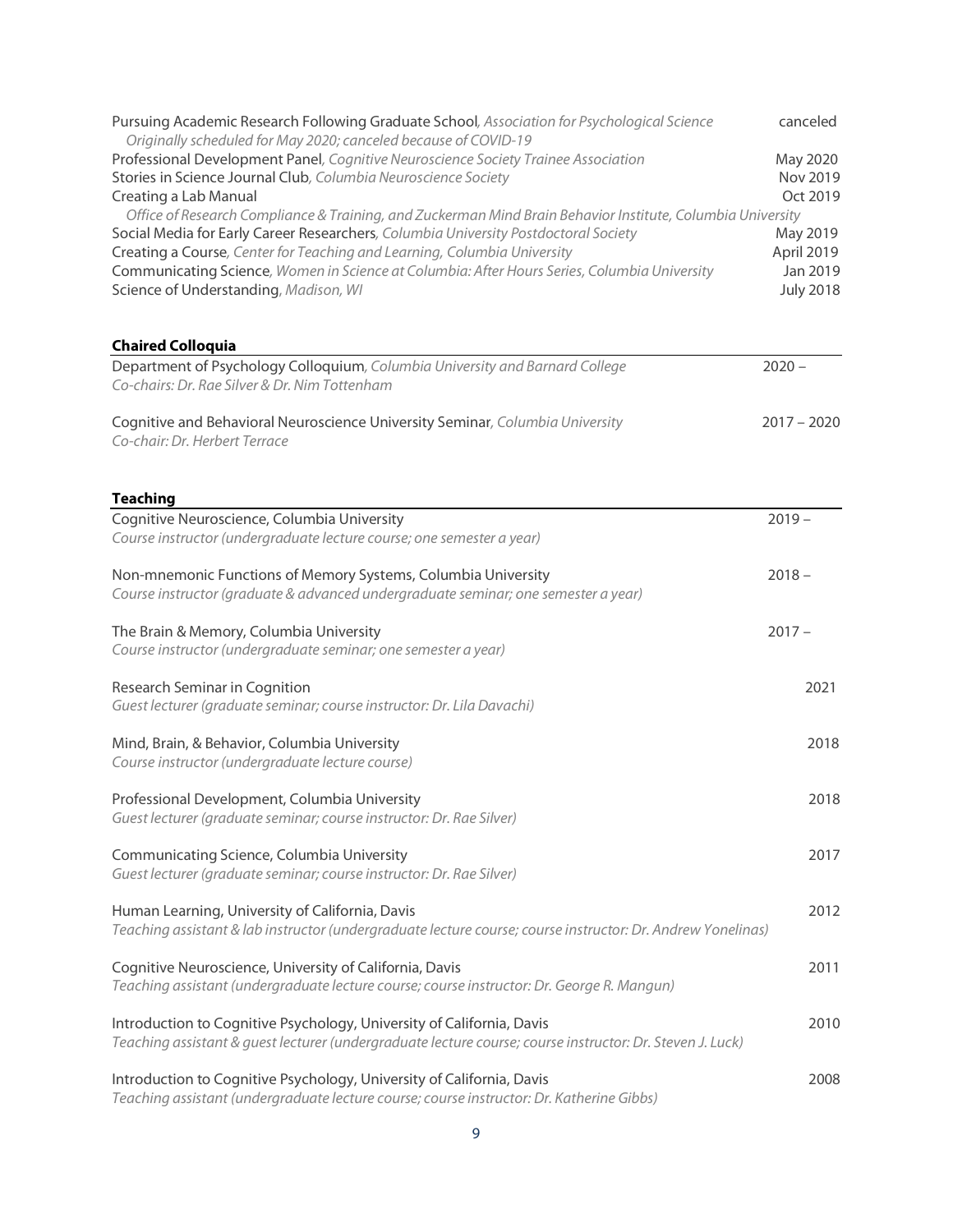| <b>Mentoring (postdoctoral researchers)</b>                                         |               |
|-------------------------------------------------------------------------------------|---------------|
| Serra Favila, Columbia University (NIH D-SPAN F99/K00 Award)                        | $2019 -$      |
| Halle Dimsdale-Zucker, Columbia University (NIH NRSA Postdoctoral Fellowship [F32]) | $2019 -$      |
| Co-advisor from 2019-2021; secondary advisor from 2022 to now                       |               |
| Eren Günseli, Columbia University (now: faculty at Sabancı University)              | $2017 - 2019$ |
| Mentoring (PhD students; primary advisor or co-advisor)                             |               |
| Craig Poskanzer, Columbia University                                                | $2021 -$      |
| Cheyenne Wakeland-Hart, Columbia University (NSF GRFP award)                        | $2021 -$      |
| Michael Cohanpour, Columbia University (NIH NRSA Predoctoral Fellowship [F31])      | $2019 -$      |
| Manasi Jayakumar, Columbia University                                               | $2018 -$      |
| Hannah Tarder-Stoll, Columbia University                                            | $2018 -$      |
| <b>Mentoring (PhD students; secondary advisor)</b>                                  |               |
| Jorge Mallea, Columbia University                                                   | $2020 -$      |
| Celia Durkin, Columbia University                                                   | $2018 -$      |
| Jonathan Nicholas, Columbia University                                              | $2018 -$      |
| Paul Bloom, Columbia University (NSF GRFP award)                                    | $2018 - 2022$ |
| Monica Thieu, Columbia University (NSF GRFP Honorable Mention)                      | $2018 - 2022$ |
| Brian Silston, Columbia University                                                  | $2019 - 2021$ |
| Ellen Tedeschi, Columbia University                                                 | $2017 - 2020$ |
| Erin Kendall Braun, Columbia University                                             | $2016 - 2018$ |
| Mentoring (PhD students; outside project supervisor)                                |               |
| Nick Hoang, University of Toronto                                                   | $2021 -$      |
| <b>Mentoring (lab staff)</b>                                                        |               |
| Aria Tsegai-Moore, Columbia University, Bridge to PhD Scholar                       | $2021 -$      |
| Zall Hirschstein, Columbia University                                               | $2020 -$      |
| Nicholas Ruiz, Columbia University (now: PhD Student at Temple University)          | $2017 - 2020$ |
| <b>Mentoring (undergraduate students)</b>                                           |               |
| Kaylee Wang, Columbia University (Honors student)                                   | $2020 -$      |
| Edoardo Spolaore, Columbia University (Honors student)                              | $2019 - 2021$ |
| Tamar Mosulishvili, Columbia University (Honors student)                            | $2018 - 2020$ |
| Nikita Datta, Columbia University (Honors student)                                  | $2017 - 2019$ |
| Sahiba Singh, Princeton University (Honors student)                                 | $2015 - 2016$ |
| Cathy Li, University of California, Davis                                           | $2012 - 2013$ |
| Sara Fraser, University of California, Davis                                        | 2012          |
| Michelle Dylla, University of California, Davis                                     | $2011 - 2012$ |
| Garrett Kronland, University of California, Davis                                   | 2011          |
| Rita Kao, University of California, Davis                                           | $2010 - 2011$ |
| Ashna Singh, University of California, Davis                                        | $2010 - 2011$ |
| Elyse Wallash, University of California, Davis                                      | $2008 - 2010$ |

## **Mentoring (other)**

Women in Learning mentor (https://www.womeninlearning.com/)2020 –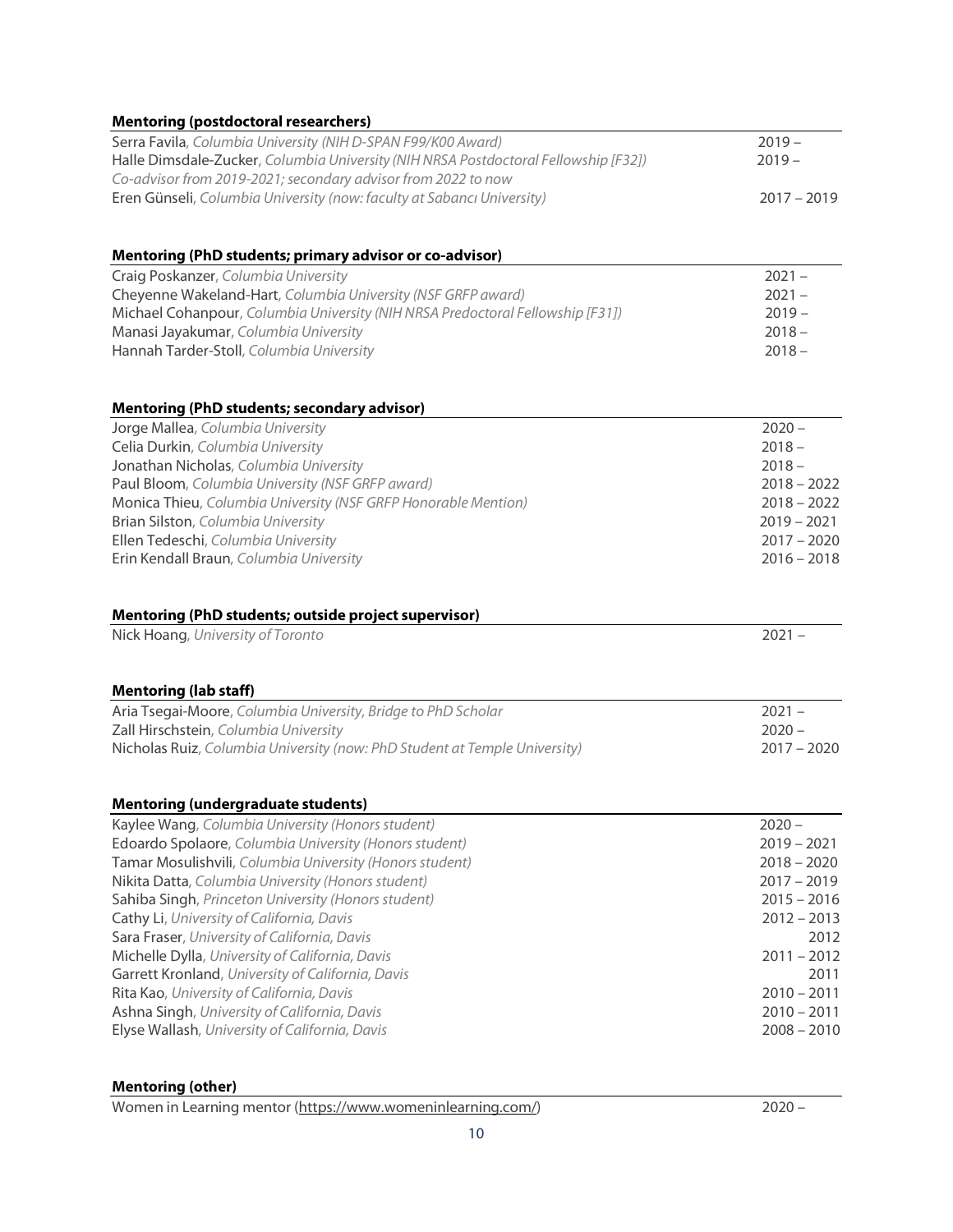## **Master's Degree Committees**

| Manasi Jayakumar, Psychology, Columbia University    | 2020 |
|------------------------------------------------------|------|
| Jorge Mallea, Psychology, Columbia University        | 2020 |
| Hannah Tarder-Stoll, Psychology, Columbia University | 2020 |
| Paul Bloom, Psychology, Columbia University          | 2019 |
| Celia Durkin, Psychology, Columbia University        | 2019 |
| Jonathan Nicholas, Psychology, Columbia University   | 2019 |
| Monica Thieu, Psychology, Columbia University        | 2019 |
| Brian Silston, Psychology, Columbia University       | 2017 |
| Ellen Tedeschi, Psychology, Columbia University      | 2017 |

## **Dissertation Proposal Committees**

| 2021 |
|------|
| 2021 |
| 2021 |
| 2021 |
| 2019 |
| 2019 |
| 2019 |
| 2018 |
| 2017 |
| 2017 |
|      |

## **Dissertation Defense Committees**

| Dara Huggins, Psychology, Columbia University                   | 2022 |
|-----------------------------------------------------------------|------|
| Paul Bloom, Psychology, Columbia University                     | 2022 |
| Monica Thieu, Psychology, Columbia University                   | 2022 |
| Brian Silston, Psychology, Columbia University                  | 2021 |
| Nora Rouast, Experimental Psychology, University of Oxford      | 2021 |
| Zachary Bucknoff, Psychology, Columbia University               | 2020 |
| Ellen Tedeschi, Psychology, Columbia University                 | 2020 |
| Linbi Hong, Electrical Engineering, Columbia University         | 2019 |
| <b>Emily Cowan, Cognitive Neuroscience, New York University</b> | 2019 |
| Raphael Gerraty, Psychology, Columbia University                | 2018 |
| Erin Kendall Braun, Psychology, Columbia University             | 2018 |
| Judy Xu, Psychology, Columbia University                        | 2018 |
| Matti Vuorre, Psychology, Columbia University                   | 2018 |
| Hongmi Lee, Cognitive Neuroscience, New York University         | 2018 |
| Andrew Heusser, Cognitive Neuroscience, New York University     | 2016 |
|                                                                 |      |

## **Psychology Department Committees (Columbia University)**

| Graduate Funding Committee, financial planning related to graduate student costs                      | $2018 - 2019$ |
|-------------------------------------------------------------------------------------------------------|---------------|
| Faculty Search Committee, for tenure-track assistant professor; joint search with Zuckerman Institute | $2018 - 2019$ |
| Space Committee, to evaluate space needs of the department and plan for its future                    | $2017 - 2019$ |
| Faculty Search Committee, for lecturer positions                                                      | $2017 - 2018$ |
| Edward E. Smith Memorial Award Committee, selecting outstanding graduate students for an award        | $2017 - 2018$ |
|                                                                                                       |               |

## **Other Service Activities (Columbia University)**

| Faculty advisor for Columbia's chapter of Synapse, social support for individuals with brain injuries | $2019 -$ |
|-------------------------------------------------------------------------------------------------------|----------|
| Faculty advisor for Columbia University's Psi Chi Honor Society                                       | $2017 -$ |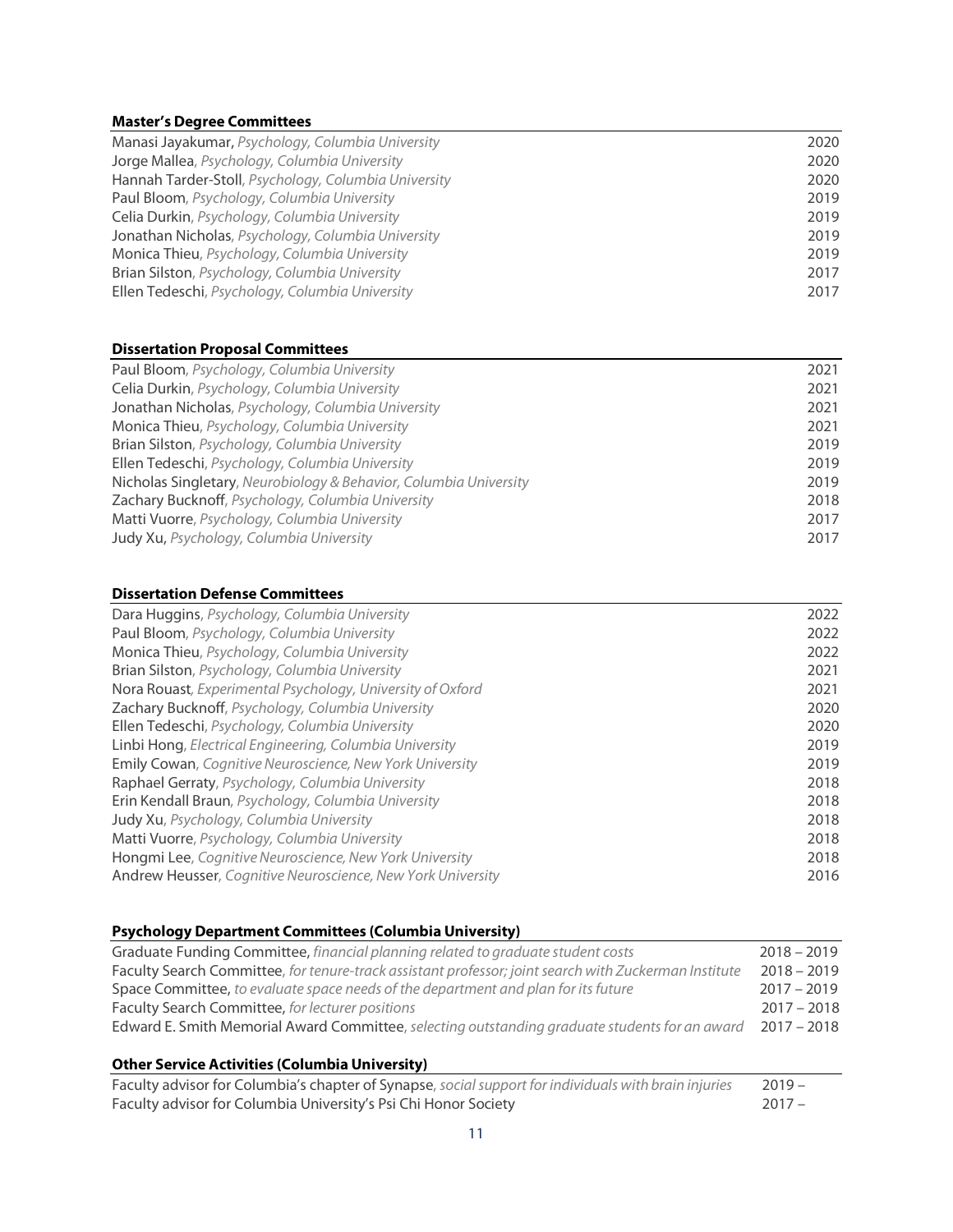| Faculty mentor for Psychology Department post-docs, career development sessions for post-docs<br>Junior Faculty Advisory Board<br>Faculty panel for Bridge to Ph.D. participants, graduate admissions advice for under-represented groups<br>Faculty panel of awardees of the Lenfest Junior Faculty Development Grant<br>Faculty panel for Bridge to Ph.D. participants, graduate admissions advice for under-represented groups           | $2017 -$<br>$2019 - 2021$<br>2020<br>2019<br>2017 |
|---------------------------------------------------------------------------------------------------------------------------------------------------------------------------------------------------------------------------------------------------------------------------------------------------------------------------------------------------------------------------------------------------------------------------------------------|---------------------------------------------------|
| <b>Other Service, DEI, &amp; Outreach Activities</b>                                                                                                                                                                                                                                                                                                                                                                                        |                                                   |
| Justice, Equity, Diversity, and Inclusion (JEDI) Committee, DEI for the Memory Disorders Research Society 2021 -                                                                                                                                                                                                                                                                                                                            |                                                   |
| Trainee Coordinator for Reviewer Zero, pre-review mentorship network to provide under-represented<br>minoritized trainees with feedback on manuscripts and grants prior to submission                                                                                                                                                                                                                                                       | $2020 -$                                          |
| JoCN and CNS Travel Fellowship Reviews, reviewed applications for a travel fellowship to the<br>annual Cognitive Neuroscience Society meeting, a fellowship provided by the Journal of Cognitive Neuroscience.<br>This fellowship aims to promote geographic diversity at the CNS meeting by providing travel funding for trainees from<br>Oceania and Southeast Asia, South Asia, Africa, and the Western Hemisphere (minus US and Canada) | 2022                                              |
| Mock Interviews for Cientifico Latino, participated in mock interviews for Latino graduate school applicants<br>in Psychology; organized by Cientifico Latino https://www.cientificolatino.com/                                                                                                                                                                                                                                             | 2022                                              |
| Information and advice for prospective graduate students, Columbia Psychology booth at the<br>Society for Advancement of Chicanos/Hispanics and Native Americans in Science (SACNAS)<br>National Diversity in STEM Digital Conference                                                                                                                                                                                                       | 2021                                              |
| Mock Interviews for Black in Neuro, participated in mock interviews for Black graduate school applicants<br>in Neuroscience; organized by Black in Neuro https://www.blackinneuro.com/                                                                                                                                                                                                                                                      | 2021                                              |
| Let's Talk Grad School, graduate school advice for under-represented minoritized trainees,<br>via Zoom sessions; organized by Dr. Margaret Echelbarger                                                                                                                                                                                                                                                                                      | 2020, 2021                                        |
| Career development sessions for under-represented minoritized trainees, organized 6 virtual sessions<br>on academic jobs for students and post-docs who come from groups under-represented in STEM;<br>sessions were attended by over 100 trainees all over the world                                                                                                                                                                       | 2020                                              |
| Participant in the World Science Festival's Lab Tours for Girls event                                                                                                                                                                                                                                                                                                                                                                       | 2018                                              |

| Ad Hoc Reviewer - Journals                    |                                              |
|-----------------------------------------------|----------------------------------------------|
| Attention, Perception, & Psychophysics        | Journal of Neuroscience                      |
| <b>Behavioural Neurology</b>                  | <b>Nature Communications</b>                 |
| Brain                                         | Neurobiology of Aging                        |
| Brain Research                                | Neurobiology of Learning and Memory          |
| Cerebral Cortex                               | Neuron                                       |
| <b>Cerebral Cortex Communications</b>         | Neuropsychologia                             |
| Cognitive Neuroscience                        | Neuroscience & Biobehavioral Reviews         |
| Cortex                                        | PLOS ONE                                     |
| <b>Current Biology</b>                        | Psychological Science                        |
| eLife                                         | Psychonomic Bulletin & Review                |
| eNeuro                                        | Psychological Review                         |
| Journal of Cognitive Psychology               | Quarterly Journal of Experimental Psychology |
| Journal of Cognitive Neuroscience             | <b>Visual Cognition</b>                      |
| Journal of Experimental Psychology: Learning, |                                              |
| Memory, & Cognition                           |                                              |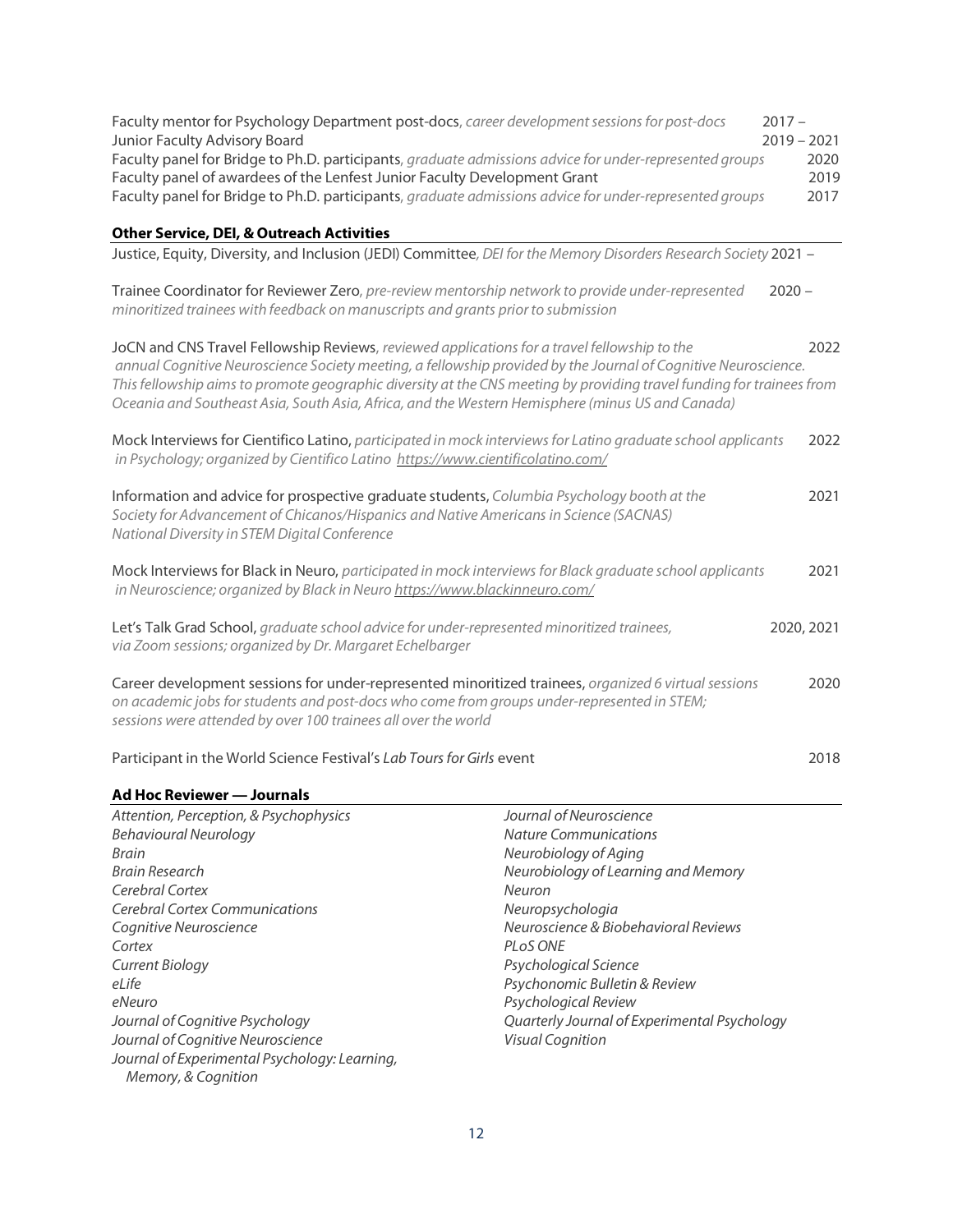### **Ad Hoc Reviewer — Funding Agencies**

Medical Research Council National Institutes of Health, *Human Complex Mental Function Study Section* National Science Foundation, *Division of Behavioral and Cognitive Sciences* Netherlands Organisation for Scientific Research Presidential Scholars in Society and Neuroscience, *Columbia University*

#### **Editorial Roles**

*Journal of Cognitive Neuroscience*, Consulting Editor 2020 – *Neuroscience Letters*, Guest Editor 2016 – 2018

### **Edited Volumes**

| New Perspectives on the Hippocampus and Memory, Neuroscience Letters       | 2018 |
|----------------------------------------------------------------------------|------|
| https://www.sciencedirect.com/journal/neuroscience-letters/vol/680/suppl/C |      |

### **Invited Society Memberships**

Memory Disorders Research Society 2017 – *Organized the 2019 meeting (with Dr. Daphna Shohamy & Dr. Lila Davachi)*

#### **Media**

*Grey Matters, Columbia's Undergraduate Neuroscience Journal, March 2022 Interviewed for a podcast about Columbia faculty's research and experience in academia*

### *CBC Radio (CBC Newfoundland Morning), January 2022*

https://www.cbc.ca/listen/live-radio/1-210-cbc-newfoundland-morning/clip/15892241-assoc.-new-canadiansseeks-volunteers-family-match-program *Interviewed about how the COVID-19 pandemic has affected people's sense of time and memory forlife details*

### *The Washington Post, January 2022*

https://www.washingtonpost.com/lifestyle/2022/01/20/pandemic-memory-covid-2020-2021-2022/ *Interviewed about how the COVID-19 pandemic has affected memory and sense of time*

### *The Pathologist, November 2021*

https://thepathologist.com/diagnostics/pathobot-deep-learning-for-humans-and-machines *Interviewed for my role in a large multi-institution, international collaboration that integrates deep learning techniques and social media to help pathologists worldwide seek second opinions*

### *Grey Matters, Columbia's Undergraduate Neuroscience Journal, October 2021*

https://www.greymattersjournalcu.org/post/mind-the-migraine *Interviewed about my experience as a migraine sufferer*

### *National Public Radio, August 2021*

https://www.npr.org/2021/08/27/1031255390/reports-of-cheating-at-colleges-soar-during-the-pandemic *Interviewed about academic misconduct in online courses during the COVID-19 pandemic*

### *Proceedings of the National Academy of Sciences, Journal Club, April 2021*

http://blog.pnas.org/2021/04/several-brain-regions-help-us-anticipate-whats-going-to-happen-next/ *Interviewed for an article about a recent paper (Baldassano, Aly, & Lee, 2021, eLife)*